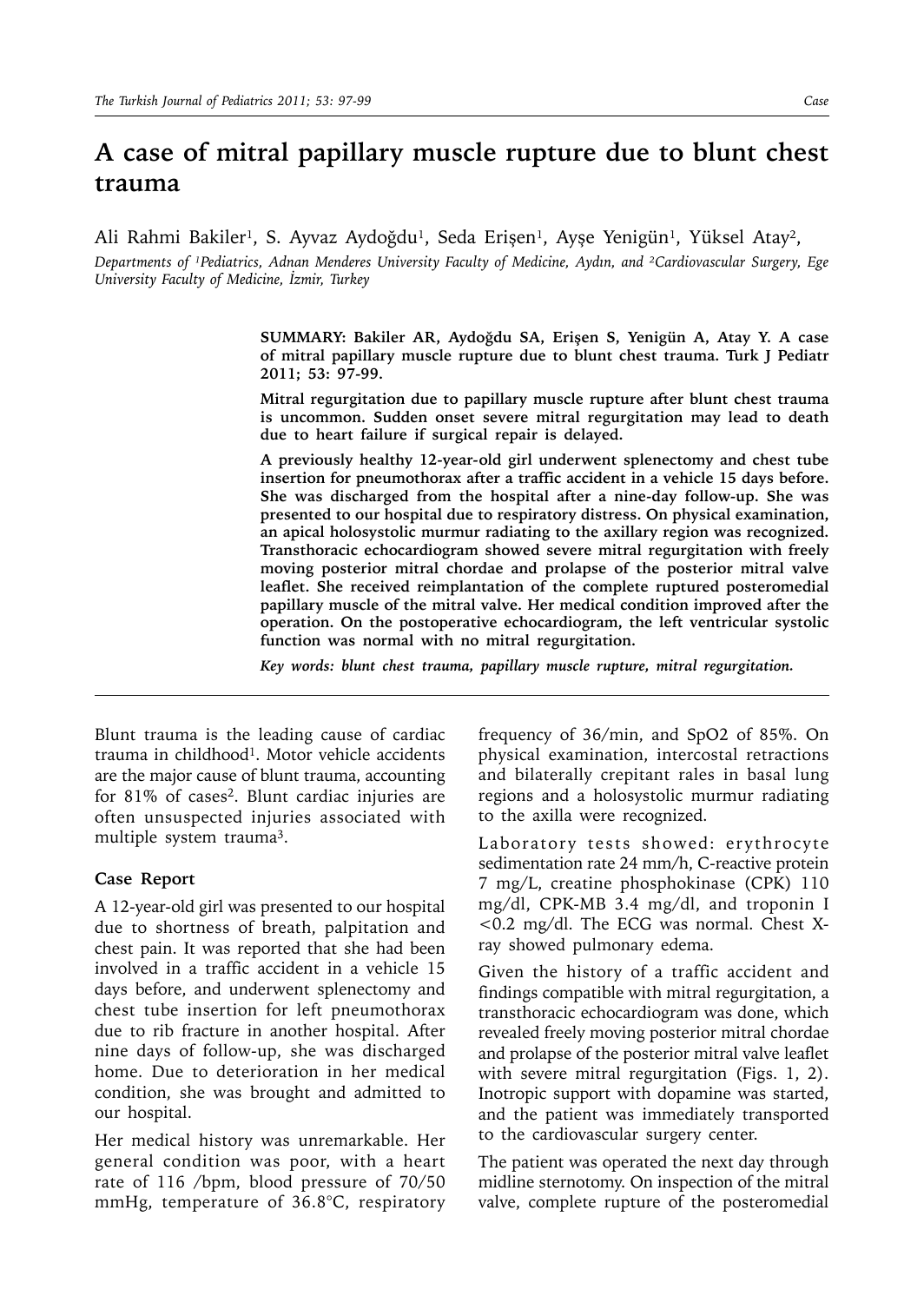

**Fig. 1.** Freely moving posterior mitral chordae with the ruptured papillary muscle (arrow).

papillary muscle was noted. The ruptured muscle was reimplanted. The postoperative course was uneventful, and her medical condition improved quickly. A transthoracic echocardiogram demonstrated normal left ventricular systolic function with no mitral regurgitation on the 3rd postoperative day. The patient was discharged home after a five-day follow-up.

## **Discussion**

Without a gold standard, it is difficult to determine the true incidence of cardiac injury after blunt chest trauma, which has been reported to range from 8% to 76%4. Compression of the chest can cause damage through increased intrathoracic and intracardiac pressures. Cardiac rupture is more likely if compression occurs during maximum filling of the chambers<sup>3</sup>. The clinical spectrum of cardiac injuries after blunt chest trauma includes myocardial contusion, myocardial rupture, valvular disruptions, injuries to the great vessels or the coronary arteries, pericardial involvement, and dysrythmias<sup>5</sup>. Among them, the most common is myocardial contusion<sup>6</sup>. The diagnosis of myocardial contusion can usually be made in patients with chest trauma if the ECG demonstrates a dysrhythmia or changes compatible with ischemia or contusion, if cardiac isoenzyme, especially troponin I, is elevated, and the echocardiogram is abnormal7.

Valvular injury from blunt chest trauma occurs infrequently. The aortic valve is the most frequently affected valve followed by the mitral and tricuspid valves. Mitral valve lesions are usually due to the rupture of a papillary muscle or chordae3. The most useful and feasible diagnostic test for valvular injury is echocardiography, either transthoracic or transesophageal5.

The clinical findings of valvular injury vary from no symptoms to acute cardiogenic shock. Surgery is dictated by the extent and location of injury, presence of hemodynamic deterioration and accompanying injuries<sup>5</sup>.

In a recent review of the English and French literature regarding cases of surgically corrected mitral valve insufficiency from blunt chest trauma, Pasquier et al.<sup>8</sup> reported that 47 of 82 patients required a valve replacement. While 19 of 20 patients with complete rupture of the anterior papillary muscle necessitated mitral valve replacement, only 5 of 10 patients with complete rupture of the posterior papillary muscle required valve replacement. The most common mitral valve lesion was papillary muscle injury, with a 60% frequency, followed by chordae tendineae damage.

In our case, the mitral posteromedial muscle was ruptured completely, fortunately without any damage to other valve components. Thus, primary repair was accomplished, obviating the need for lifelong anticoagulation therapy. Her early postoperative and two-month echocardiograms showed no leakage and trivial leakage, respectively.

In conclusion, patients presenting with severe or moderate blunt chest trauma should raise suspicion regarding possible cardiac injury and



**Fig. 2.** Color Doppler study showing severe mitral regurgitation (MR).